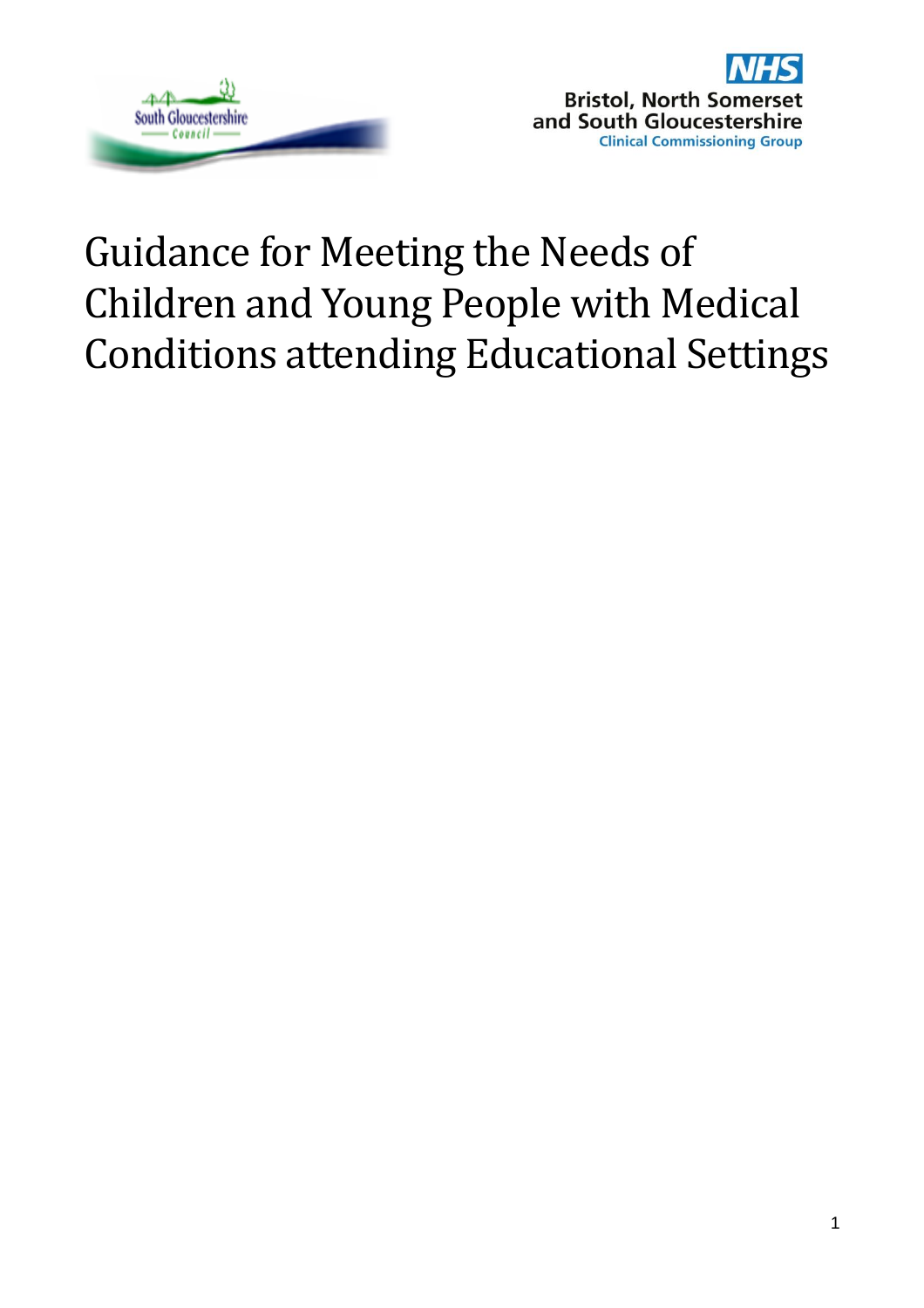# 1.0 Introduction

- **1.0** This guidance is designed to ensure that children and young people who have health needs are able to have full access to educational settings, including early years settings, schools and colleges.
- **1.1** It provides a framework for a consistent response to the health needs of children and young people in a confidential and respectful way to ensure that they have the opportunity to participate in all aspects of learning.
- **1.2** The aim of this guidance is to:
	- Demonstrate a local multi-agency commitment to positively promote the inclusion of all children with health needs delivered in partnership with children, young people and their families.
	- Clarify roles, responsibilities and accountability in enabling children and young people with health needs to be fully included in educational settings.
	- Provide reassurance and clarity to both children and young people and their parents and carers about what they can expect to be provided, and by whom.
	- Provide a framework within which to manage the risks associated with supporting child or young person's health needs at the educational setting.

## 2.0 Background and the national context

2.1 This guidance is based on the principles contained within the Department of Education (DofE 2015) statutory document ["Supporting pupils at school with medical](https://assets.publishing.service.gov.uk/government/uploads/system/uploads/attachment_data/file/803956/supporting-pupils-at-school-with-medical-conditions.pdf)  [conditions"](https://assets.publishing.service.gov.uk/government/uploads/system/uploads/attachment_data/file/803956/supporting-pupils-at-school-with-medical-conditions.pdf) and the Royal College of Nursing (RCN 2018) document ["Meeting Health Needs](https://www.rcn.org.uk/professional-development/publications/pdf-006634.)  in Educational [and Other Community Settings"](https://www.rcn.org.uk/professional-development/publications/pdf-006634.).

2.2 Improving access to education and educational achievement for pupils with medical needs is essential to ensure equality of opportunity, full participation in society, access to employment opportunities and inclusion within mainstream education.

## 3.0 Local Context

3.1 This guidance seeks to provide clarity to all education settings who support children and young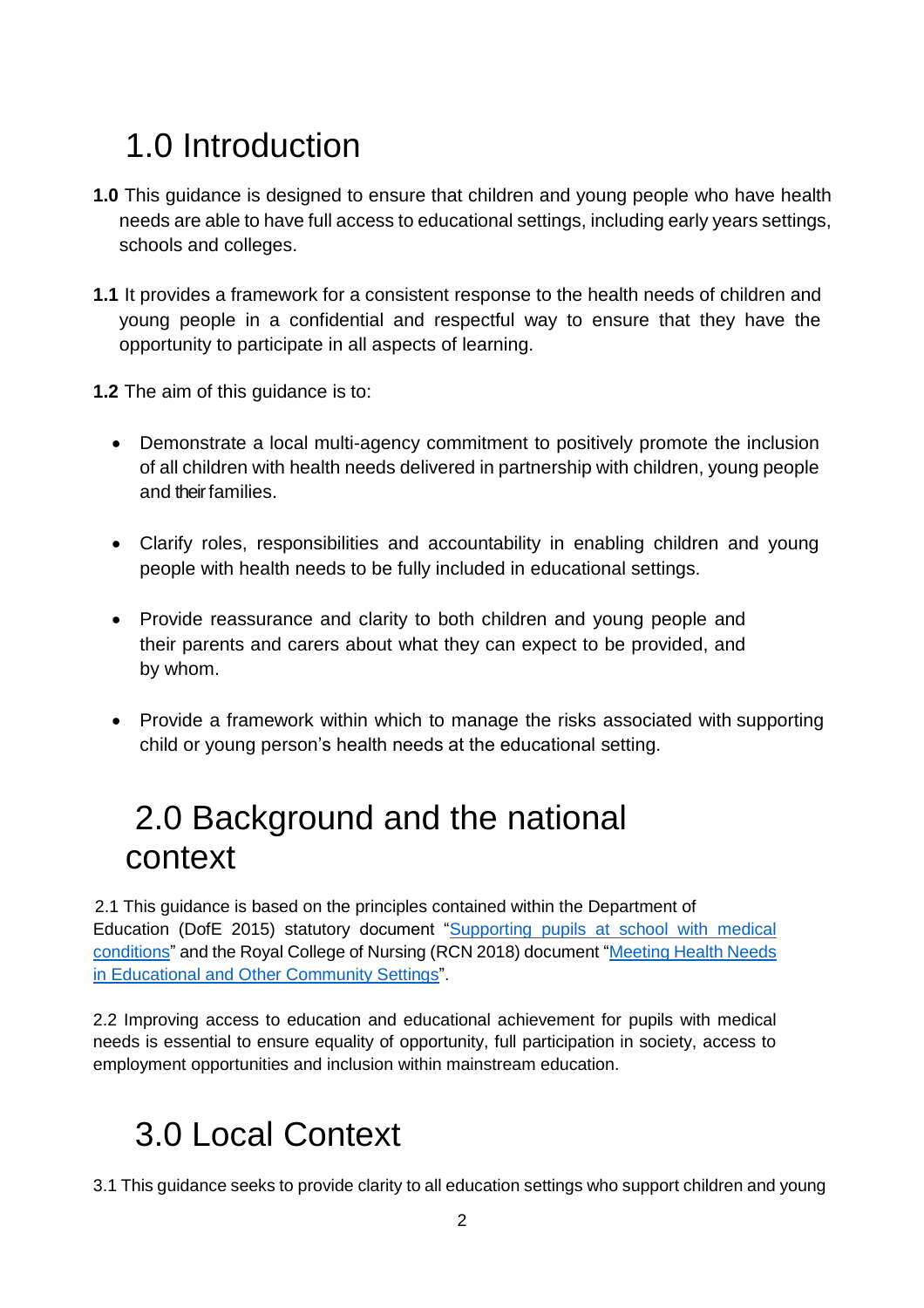people with medical needs.

- 3.2 Each educational setting has responsibility to ensure that all appropriate policies and documents are completed and available in line with their statutory duties, and to ensure that they are able to effectively meet the needs of children and young people with health needs who attend their setting.
- 3.3 These policies will include (but are not limited to the following);
	- Safeguarding Policy, including providing intimate care
	- Supporting pupils with Medical Needs, including administration of medication, record keeping and disposal of sharps
	- Health and Safety Policy, including risk assessments and moving and handling plans

3.4 The Local Offer provides information on local services for children and young people with medical needs across the area and can be accessed via the Clinical Commissioning Group [\(CCG\) website.](https://bnssgccg.nhs.uk/health-advice-and-support/children-with-additional-needs/)

## 4.0 Roles and Responsibilities

4.1 Guidance on the roles and responsibilities for individuals and specific settings which support children and young people are described in the Department of Education (DofE 2015) guidance document "Supporting pupils at school with medical conditions" and the Royal College of Nursing (2018) document "Meeting Health Needs in Educational and other Community Settings".

### **4.2 Parental Responsibility**

Parents should ensure that the setting is provided with sufficient, relevant, and up to date information about their child's medical needs, including details of any health professionals who are involved with their child. They should maintain effective communication with the education or community setting to identify any changes in the child or young person's condition and participate in the regular review and update of their child's individual Health Care Plan.

### **4.3 Child and Young Person Involvement**

All Children and young people with health needs should be included in meetings and have the opportunity to express their own thoughts and feelings; they should also be encouraged to provide their consent for each identified health or care procedure / intervention when appropriate to do so.

### **4.4 Governing bodies, educational settings' staff members**

Governing bodies, proprietors, trustees of all types of educational settings are legally responsible under section 100 of the Children and Families Act (2014) to make arrangements for support to pupils with medical conditions. Each setting should identify a named person with responsibility for effective policy implementation.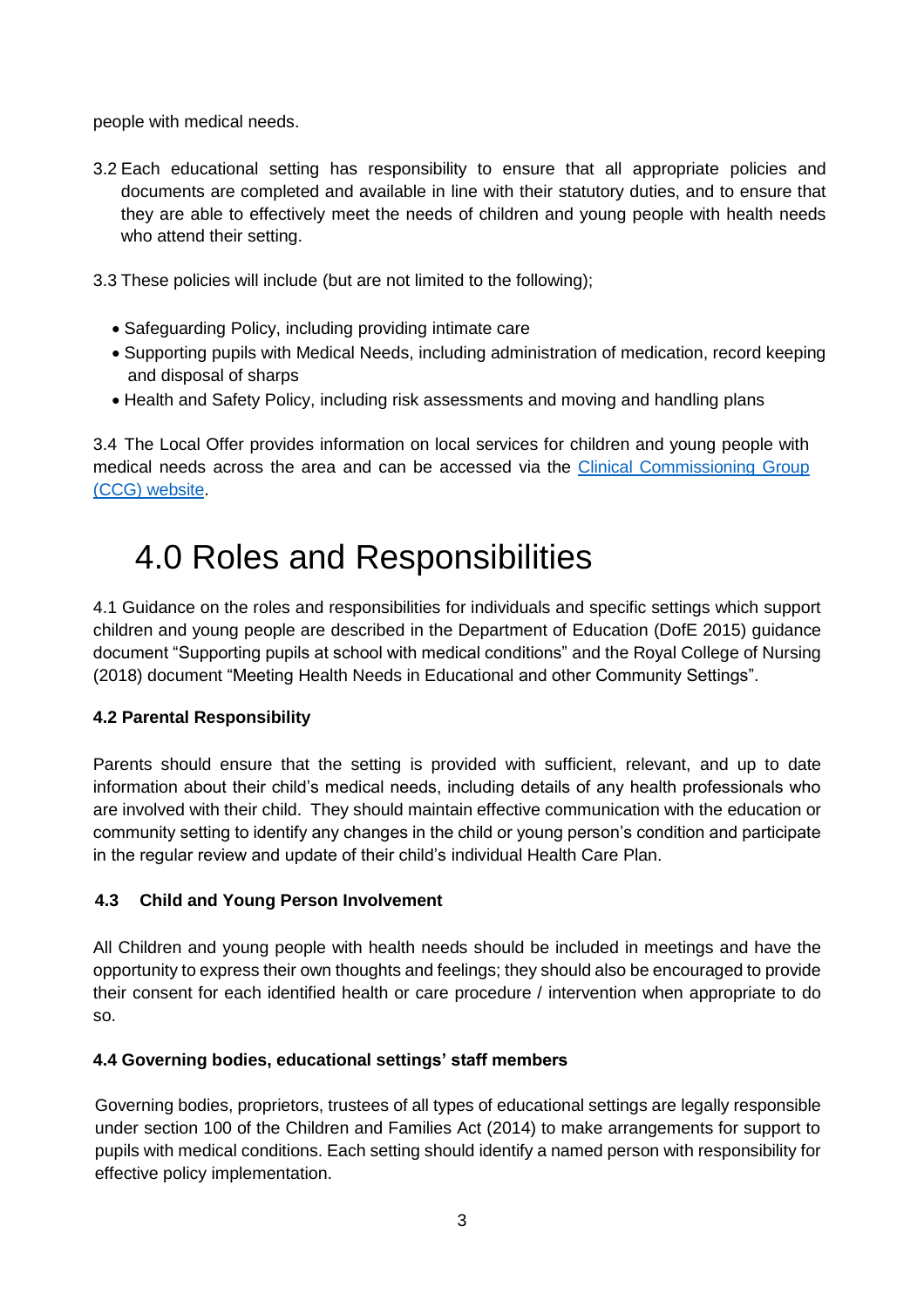Settings must ensure there are sufficient staff who are appropriately trained to meet needs of the CYP, ensuring that it is not the responsibility of just one member of staff to carry out medical procedures. Policies should identify collaborative working arrangements between school staff, parents, CYP, health care professionals and local authorities. Settings must undertake risk assessments for setting environment, visits, holidays and any other activity e.g. PE or other sporting activities.

Individual health care plans or school health action plans should be drawn up to capture how to support individual CYP. These plans should be reviewed at least annually or at any time when needs change. Settings must ensure written records of treatment and care are maintained and that parents are informed if the CYP is unwell at school.

Any staff member who is involved in caring for the CYP must have access to the healthcare plan and have received sufficient training to deliver the care required. Staff should have an understanding of specific conditions they are being asked to deal with. Staff should request further training if they do not feel they have sufficient skills to deliver the care required (Health and safety at work act 1974). All school staff should undertake basic awareness training with annual updates as specified in the settings Health and safety policy, this is likely to include asthma, allergy and first aid awareness. Local arrangements will need to be described in each settings administration of medication/medical needs policy.

### **4.3 Healthcare Professional Responsibilities**

Healthcare professionals are responsible for producing the Individual Health Care Plan which is held by the educational or community setting. Depending on a child's diagnosis and subsequent health needs this may involve contributions from professionals such as the School Nurse, Epilepsy or Diabetes Nurse Specialist, Children's Community Nurse or Specialist Physiotherapist. They will ensure that settings are notified and updated about a child's medical needs and ensure the setting has access to all relevant information required to safely care for that child or young person (as detailed on the Individual Health Care Plan). They should also monitor the accuracy and impact of the Health Care Plan and update it at least annually (or more frequently if needs change).

#### **4.4 Local Authority and CCG**

The local authorities and the CCG must make joint commissioning arrangements for children with medical needs and have a duty to promote cooperation between the relevant partners. This will include commissioning of school nurses, providing support, advice and guidance for educational settings or providing alternative arrangements for children and young people who are not able to attend the educational setting for medical reasons (insert link)

### 5.0 Risk assessment

It is the responsibility of the individual educational setting to undertake a risk assessment the support of parents, the child or young person and any appropriate health professionals. The risk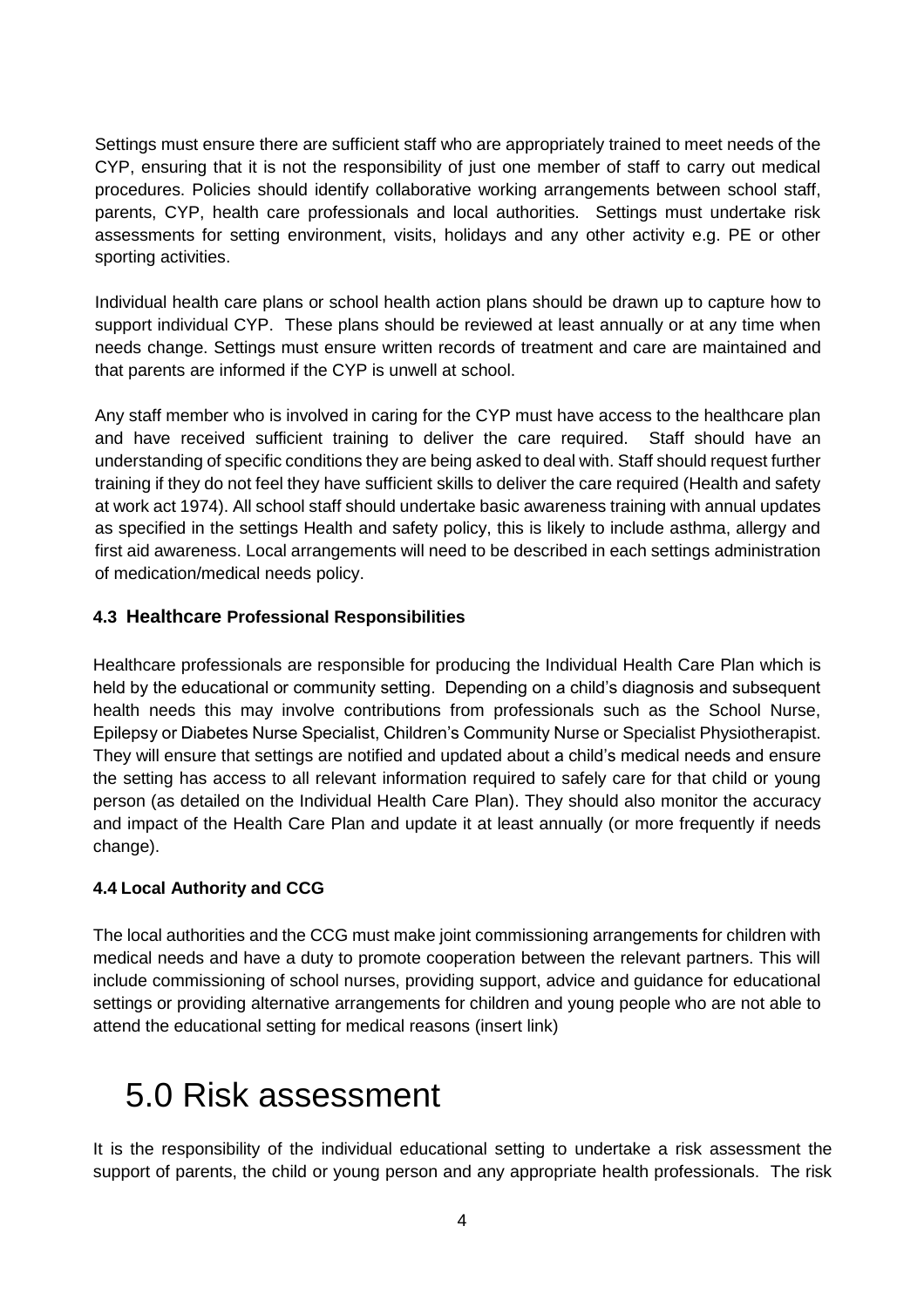assessment process should clearly identify:

- Any risks around the healthcare needs and the impact of these needs on the child or young person and others .
- Control measures to manage the risks, i.e. specialist resources, environment considerations etc.
- Any training needs, specifically who will need to be trained, to what level and by whom.
- Measures in place to maintain the privacy and dignity of the child or young person.
- All environments the child may access whilst under the care of the setting, such as trips and visits, sports activities and transport arrangements.

## 6.0 School Action Plan

A **school action plan** is a document drawn up by the school and parents (with health professionals if needed) to describe how the health care plan can be delivered in settings. A School Healthcare Action Plan is required where a child needs administration of medication or care is not covered under the setting's generic administration of medication policy.

## 7.0 Health Care Plans

**7.1** An individual **School/setting Health Care Action Plan** is required when a child or young person is identified as needing the administration of a specific prescribed medication, management or monitoring of a health condition or delivery of a health or care intervention whilst in attendance at the setting, and which is not covered under one of the setting's generic policies. Such plan is normally agreed between the educational setting and the parents. In some cases healthcare professionals might be asked to contribute to such plans.

**7.2** An individual **Healthcare Plan** is a plan drawn up and signed off by a health professional to inform the health needs of an individual CYP. The relevant healthcare professional will be involved in all cases. They will provide advice, support and training to ensure that educational staff are competent to carry out healthcare tasks. The competency will be signed off and monitored by the relevant healthcare professional. CYP and their families should be fully involved in this process.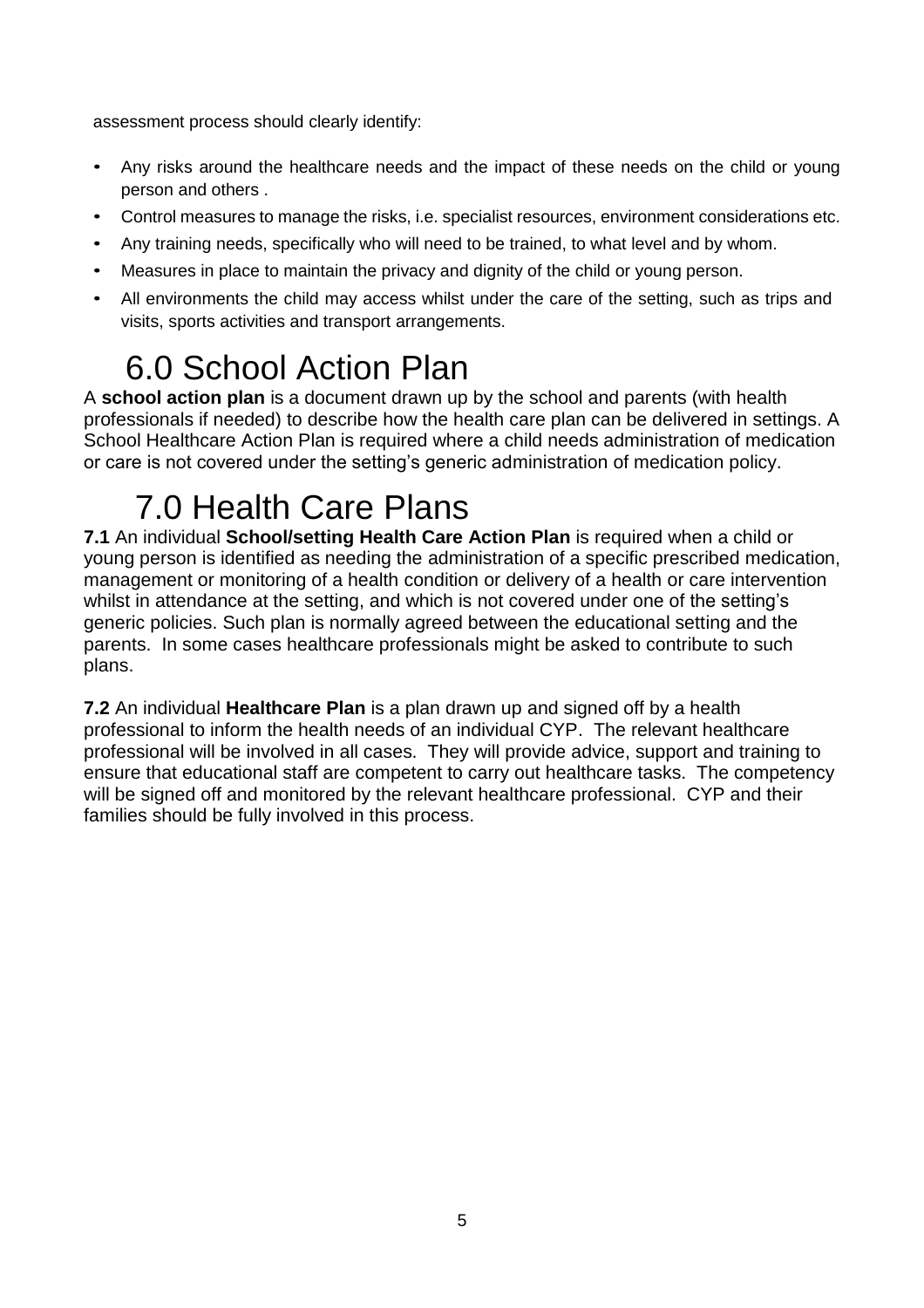| <b>School/setting Health Care Action plan</b>                                                                                                                                                                                                                                                                                                                                                                                                               | <b>Health Care Plans</b>                                                                                                                                                                                                                                                                                                                                                                                                                                                                                                                                                                                                                                                                                                                                                                                                                                                                                                                                                                                                                                                                                                                                                                                  |
|-------------------------------------------------------------------------------------------------------------------------------------------------------------------------------------------------------------------------------------------------------------------------------------------------------------------------------------------------------------------------------------------------------------------------------------------------------------|-----------------------------------------------------------------------------------------------------------------------------------------------------------------------------------------------------------------------------------------------------------------------------------------------------------------------------------------------------------------------------------------------------------------------------------------------------------------------------------------------------------------------------------------------------------------------------------------------------------------------------------------------------------------------------------------------------------------------------------------------------------------------------------------------------------------------------------------------------------------------------------------------------------------------------------------------------------------------------------------------------------------------------------------------------------------------------------------------------------------------------------------------------------------------------------------------------------|
| School/setting Health care action plans are<br>normally (but not exclusively) related to Level<br>1 needs set out in Appendix A.                                                                                                                                                                                                                                                                                                                            | Health care plan is normally (but not<br>exclusively) related to level 2 needs set out in<br>Appendix A.                                                                                                                                                                                                                                                                                                                                                                                                                                                                                                                                                                                                                                                                                                                                                                                                                                                                                                                                                                                                                                                                                                  |
| The format of the plan should include (see<br>example in.  :<br>Description of how CYPs needs may<br>impact on attending setting<br>How to support the CYP in a particular<br>$\bullet$<br>setting including activities such as PE or<br>off site activities.<br>Identifies what training staff require and<br>how this is accessed<br>Risk assessment of how needs can be<br>managed in setting<br>Parental/child agreement to care<br>Review arrangements | The format of the plan should include (see<br>example in :<br>Description of the child's individual<br>needs and how these may impact on the<br>child, what they can do for themselves.<br>Level of support needed for routine daily<br>٠<br>care<br>Details of any medication needed,<br>storage and disposal of medication,<br>dose, method of administration<br>Clinical procedures which need to be<br>$\bullet$<br>carried out, by whom, when and how<br>Details of any tests that need to be<br>undertaken in school and action to be<br>taken depending on results, e.g.<br>diabetes care<br>What training is required and how this<br>will be provided including assessment of<br>competence<br>Any additional medical information<br>required to keep the child safe within the<br>setting<br>Description of what constitutes an<br>emergency and what action should be<br>taken<br>Parental/child agreement to care plan<br>Should include a review date, in some<br>circumstance when no changes are<br>expected this may be less frequently<br>than annually, but this should be<br>documented.<br>Healthcare professional sign off of the<br>plan including any support staff<br>competency. |

Note: The above plans will have to be shared with temporary or agency staff to ensure they are alerted to the needs of CYP

### **7.3 Review process**

All healthcare and action plans must be reviewed by settings in liaison with parents annually or more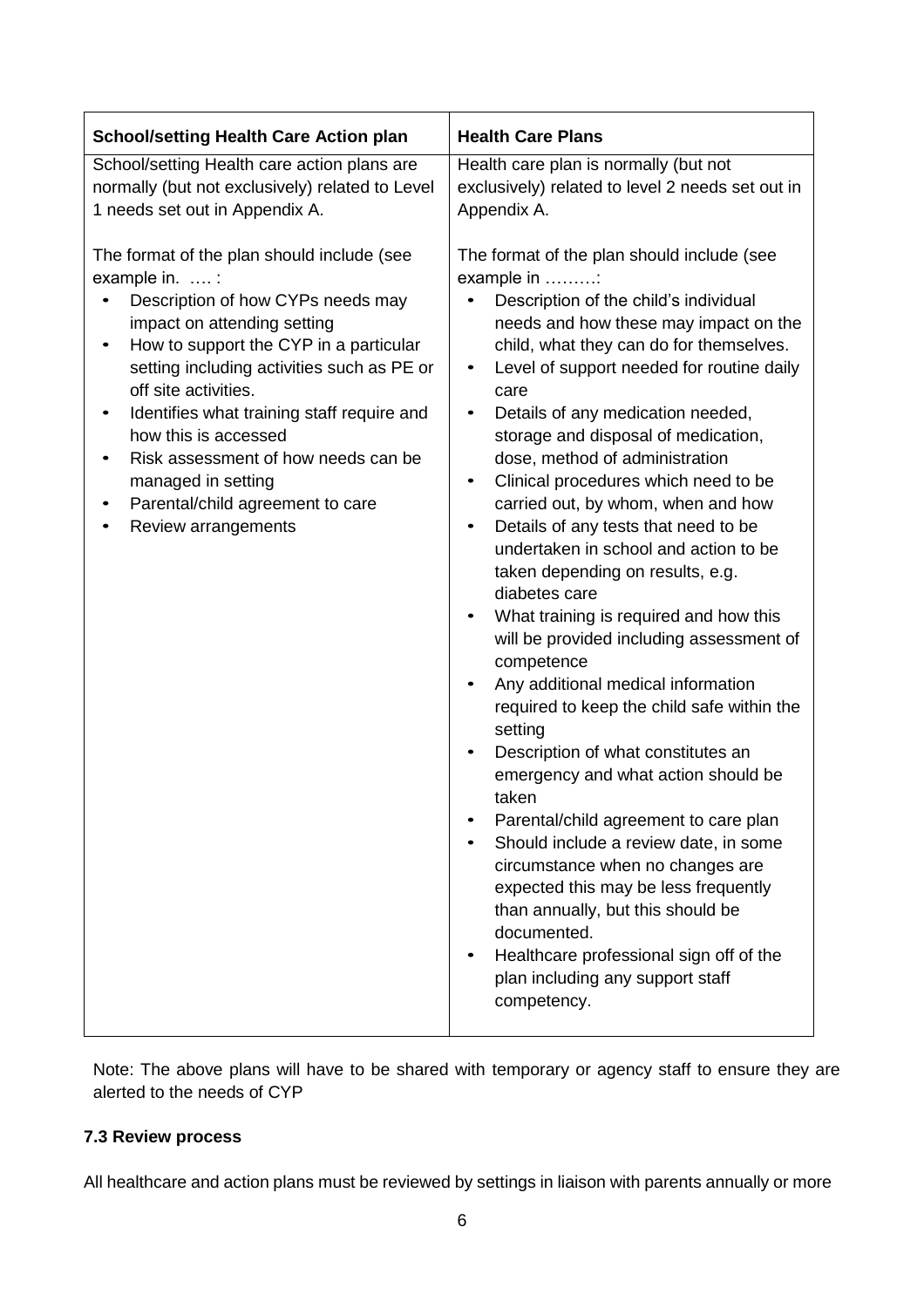frequently, if the needs change, to check that the plan is still relevant. Parents are asked to inform settings of any changes in advice from healthcare professionals and should make this information known to setting. If plans are changed by healthcare professionals, they should inform the schools so that this can be included in the settings action plans.

Some conditions are not expected to change so in some instances plans will not routinely be updated by health professionals on an annual basis, but settings must still check with families that the plan is still the most up to date recommendations from health providers. It is the responsibility of settings to support transitions by sharing healthcare action plans, and new risk assessments are required to be undertaken by each setting.

### **7.4 Record keeping**

All medication and procedures that are delivered should be clearly documented in accordance with the settings medication policy and the council's health and safety guidance for educational settings. Records should be updated contemporaneously i.e. documented immediately after the event.

For summary of the descriptors of level of need, responsibilities, process and record keeping Please refer to summary table set out in Appendix A.

### 8.0 Training

8.1 Settings will be supported by the child or young person's Health Professionals to identify and advise on the training required by the setting to ensure staff achieve the agreed competencies in line with evidence based best practice.

8.2 The level of training and support will be proportionate and relevant to the level of need specified in Appendix A. The skills required to meet these needs may be routine and easily obtained (Level 1 tasks), or may require training from specialist health professionals (Level 2 tasks) or they may be tasks that should only be carried out by trained health professionals who have received additional training (Level 3 tasks).

8.3 Once training has taken place and any agreed competencies have been achieved then setting staff will have the required skills to safely manage the identified health and / or care interventions for the individual child or young person.

8.4 Setting Staff will have the contact details of the Health Professional who trained them should they need to request further training or support, including advice if the child or young person's needs change.

### 9.0 Planning for Emergencies

There needs to be clear policies and procedures in place for the benefit of setting staff and parents / carers about what should happen in the case of a medical emergency. This needs to include details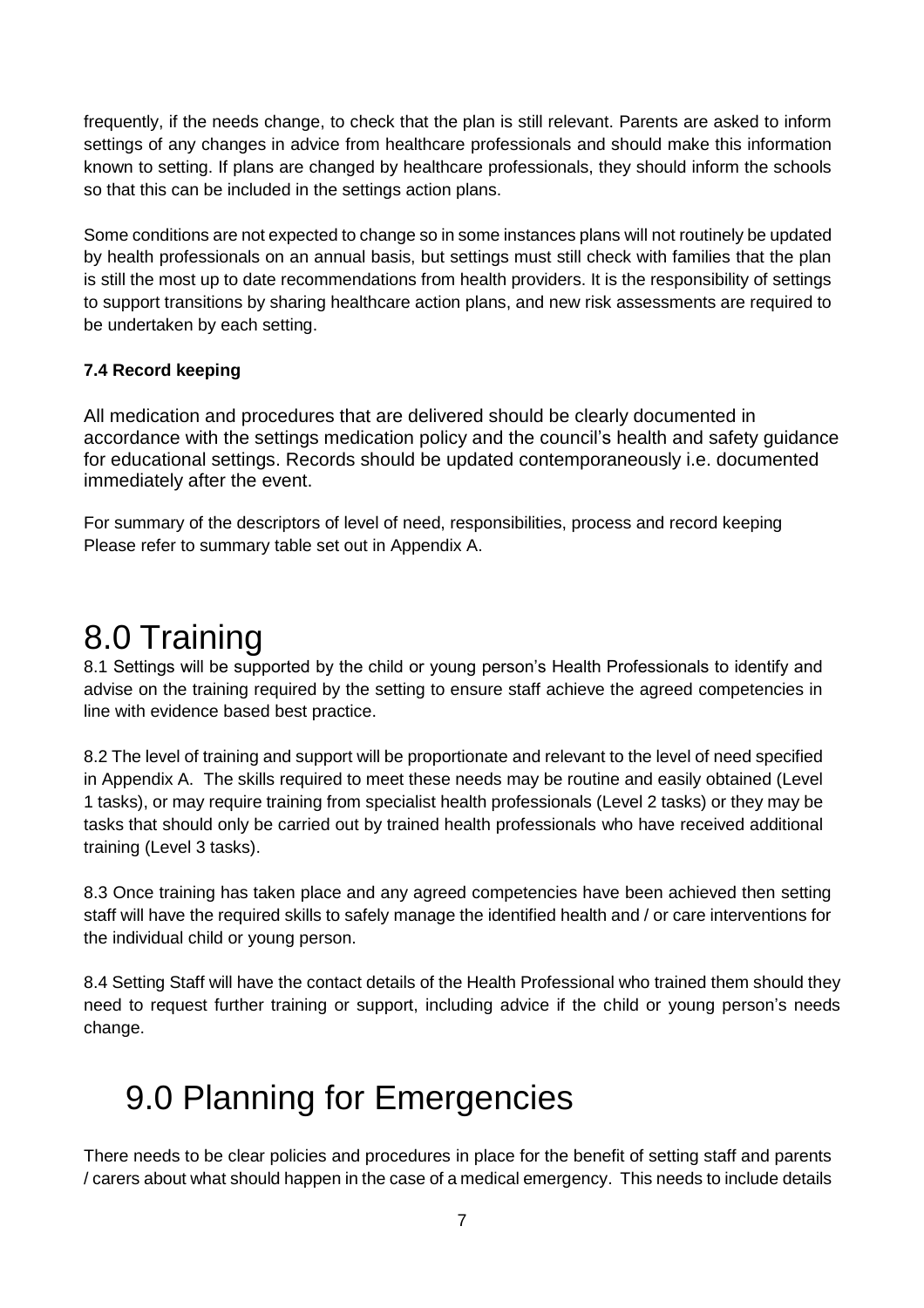of contacting both the child's parents and the Emergency Services (999). This may also include identifying procedures which are unique to a specific setting or activity.

## 10.0 Insurance and indemnity

Educational settings need to ensure they have an appropriate level of indemnity insurance to cover for both organizational and individual accountability as described in the Health and safety policy.

The concern of employees administering medication in respect of personal liability is unfounded. The LA takes vicarious liability for the actions of its staff provided those actions are taken in good faith and in accordance with LA policy and practices.

# 11.0 Safeguarding

11.1 All settings and staff providing a service for children with a disability should be aware of the wealth of [published evidence](https://www.gov.uk/topic/schools-colleges-childrens-services/safeguarding-children) which highlights their increased vulnerability to abuse and neglect.

11.2 Appropriate communication between all professionals is essential to effective safeguarding, especially where there is increased vulnerability.

11.3 All staff must have received an appropriate level of Safeguarding training and undergone preemployment checks. Local multi-agency safeguarding procedures should be well established and communicated across the setting, and a supportive culture where concerns are raised and investigated should be encouraged.

## 12.0 Monitoring and Evaluation

This guidance should be reviewed on a yearly basis, or sooner if there are significant changes to local or national policy, or if it is deemed that the guidance no longer demonstrates evidence based best practice.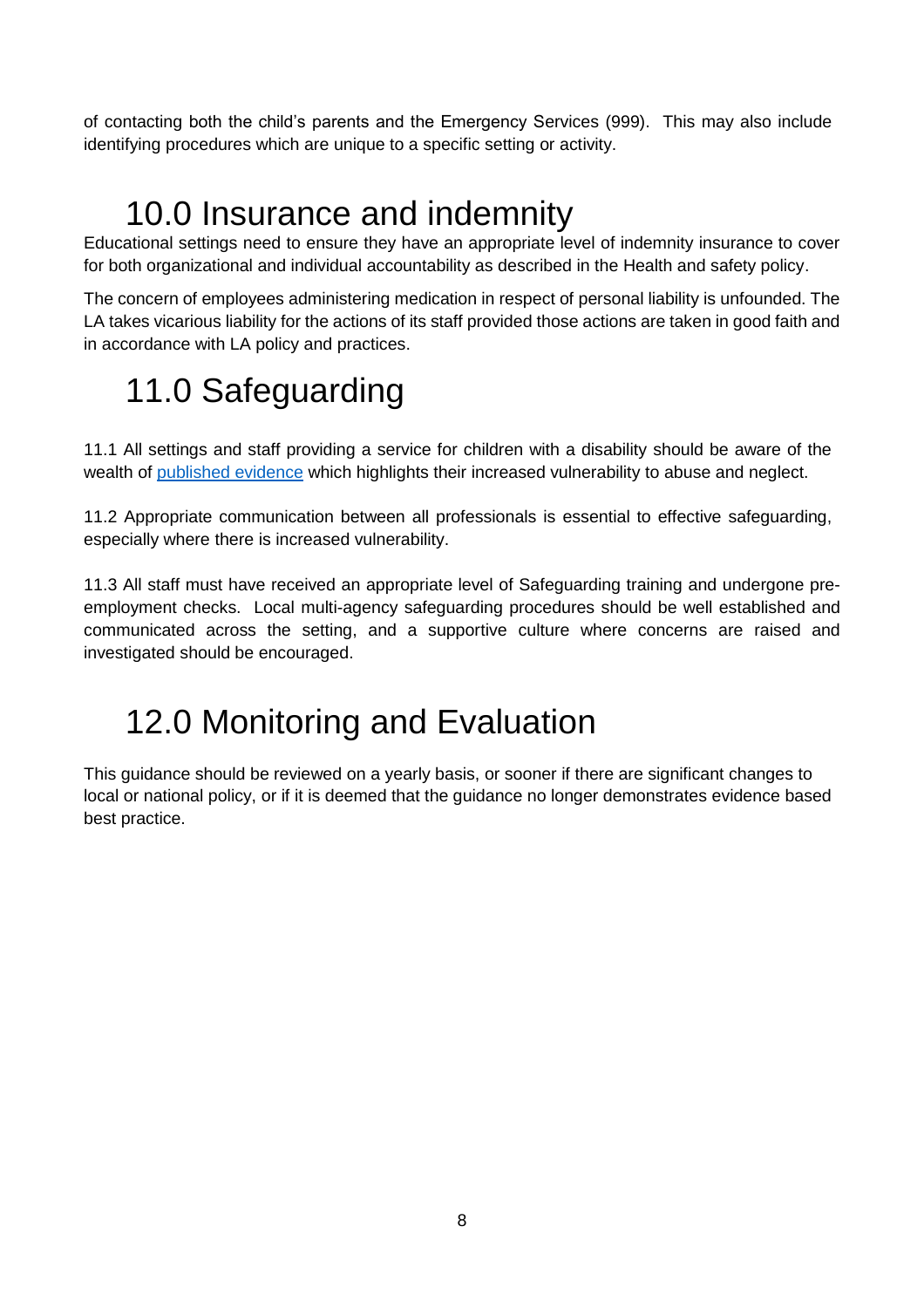### **Appendix A - Levels of Need, responsibilities and support implications**

Children and young people may present with a range of needs.

Levels of health and / or care interventions which may be required by children and young people fall broadly into three groups which are differentiated by the skills required to undertake the task and any associated risks.

It should be noted that this list is not exhaustive, and the Designated Clinical Officer will be able to offer advice and support to settings should an intervention not be listed below.

|              | <b>Level 1 - Routine and</b><br><b>Easily Acquired Skills</b>                                                                                                                                                                                                                                                                                                                                                                                                                                                                                                                                                                                                                                                                                                                                                                                                                                                                                                                      | Level 2 - Tasks Requiring<br>Training from a Health<br>Professional                                                                                                                                                                                                                                                                                                                                                                                                                                                                                                                                                                                                                                                                                                                                                                                                                                                                                                                                                                                                                                                                                                                                                                                                                                                                                                                                                      | Level 3 - More complex<br>clinical procedure                                                                                                                                                                                                                                                                                                                                                                                                                                                                                                                                                                                                                                                                                                                                                                                                                                           |
|--------------|------------------------------------------------------------------------------------------------------------------------------------------------------------------------------------------------------------------------------------------------------------------------------------------------------------------------------------------------------------------------------------------------------------------------------------------------------------------------------------------------------------------------------------------------------------------------------------------------------------------------------------------------------------------------------------------------------------------------------------------------------------------------------------------------------------------------------------------------------------------------------------------------------------------------------------------------------------------------------------|--------------------------------------------------------------------------------------------------------------------------------------------------------------------------------------------------------------------------------------------------------------------------------------------------------------------------------------------------------------------------------------------------------------------------------------------------------------------------------------------------------------------------------------------------------------------------------------------------------------------------------------------------------------------------------------------------------------------------------------------------------------------------------------------------------------------------------------------------------------------------------------------------------------------------------------------------------------------------------------------------------------------------------------------------------------------------------------------------------------------------------------------------------------------------------------------------------------------------------------------------------------------------------------------------------------------------------------------------------------------------------------------------------------------------|----------------------------------------------------------------------------------------------------------------------------------------------------------------------------------------------------------------------------------------------------------------------------------------------------------------------------------------------------------------------------------------------------------------------------------------------------------------------------------------------------------------------------------------------------------------------------------------------------------------------------------------------------------------------------------------------------------------------------------------------------------------------------------------------------------------------------------------------------------------------------------------|
| <b>Tasks</b> | <b>Feeding and Medication</b><br>Making up of a routine infant<br>feed following instructions as<br>to how much feed and water<br>to mix together.<br>Assisting a child with eating or<br>$\bullet$<br>drinking in accordance with a<br>simple plan which may involve<br>environmental, postural and<br>equipment adaptions to<br>promote independence at<br>meal times.<br>Personal Care, Toileting and<br><b>Manual Handling</b><br>Providing intimate<br>$\bullet$<br>personal care,<br>assisting with<br>cleaning and<br>changing of soiled<br>clothing, changing<br>nappies and<br>sanitary wear<br>Promoting continence<br>by assisting with<br>toileting regimes,<br>ensuring children have<br>access to appropriate<br>and accessible toilets,<br>regular drinks<br>encouraged etc<br>Moving and handling;<br>assisting a child who<br>may have mobility<br>problems in<br>accordance with local<br>policy and / or in<br>addition to advice from<br>their Physiotherapist | <b>Feeding and medication</b><br>Stoma care including maintenance<br>of patency of a stoma in an<br>emergency situation<br>Administering medicine via a<br>Nasogastric or Gastrostomy Tube in<br>accordance with a child's individual<br><b>Health Care Plan</b><br>Administration of bolus or<br>$\bullet$<br>continuous feeds via a Nasogastric<br>or Gastrostomy tube including<br>setting up an electronic pump<br>Injections (intramuscular or<br>subcutaneous). These may be<br>single dose or multiple dose devices<br>which are pre-assembled with pre-<br>determined amounts of medication<br>to be administered as documented<br>in the individual child's Health Care<br>Plan, e.g. Insulin for diabetes or<br>Adrenaline for Anaphylaxis.<br>Inserting suppositories or pessaries<br>with a pre-packaged dose of a<br>prescribed medicine e.g. rectal<br>diazepam.<br>Rectal paraldehyde which is not pre-<br>$\bullet$<br>packaged and has to be prepared<br>before it can be administered,<br>permitted on a named child basis as<br>agreed by the child's lead medical<br>practitioner e.g GP, Community<br>Pediatrician or Consultant<br>Neurologist<br>Emergency administration of 'rescue<br>medication' such as Buccal or Intra-<br>nasal Midazolam for seizures, and<br>Hypo stop or GlucoGel for the<br>management of low blood sugars in<br><b>Diabetes</b><br>Personal Care, Toileting and Manual | <b>Feeding and Medication</b><br>Re-insertion of a Nasogastric<br>or Gastrostomy Tube<br>Intramuscular and sub-<br>$\bullet$<br>cutaneous injections involving<br>assembling of the syringe<br>and dose calculation<br>Intravenous administration of<br>$\bullet$<br>medication<br>Programming of syringe<br>$\bullet$<br>drivers<br>Administration of prescribed<br>$\bullet$<br>Medication not documented<br>in the child's Individual Health<br>Care Plan<br>Personal care, toileting<br>and<br>manual handling<br>Re-insertion of<br>permanent<br>$\bullet$<br>urethral<br>supra-pubic<br>or<br>indwelling catheters<br><b>Breathing</b><br>Deep Suctioning (where the<br>$\bullet$<br>oral suctioning tube goes<br>beyond the back of the<br>mouth, or tracheal suctioning<br>beyond the end of the<br>trachae)<br>Ventilation care for an<br>unstable and unpredictable<br>child |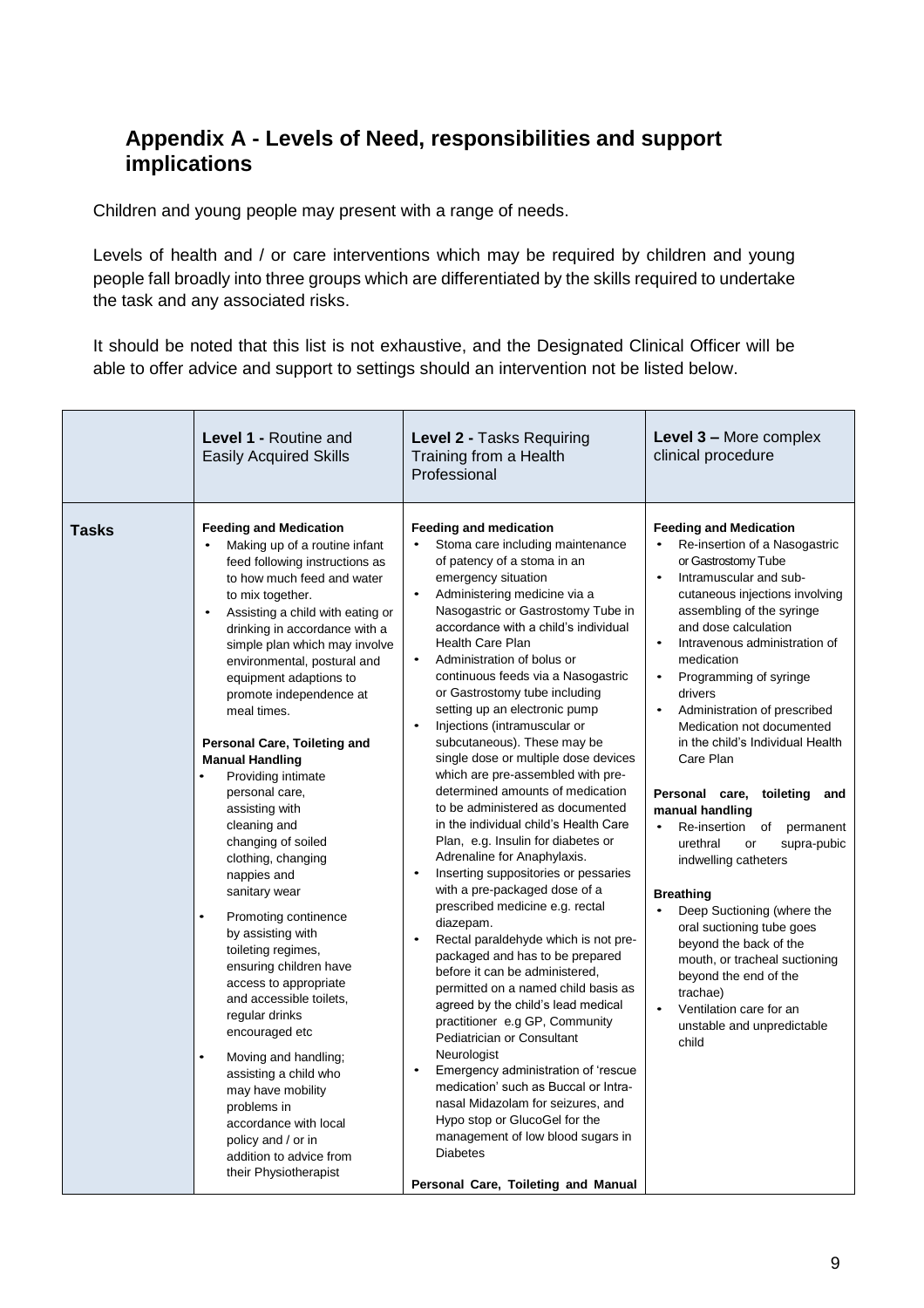|  | Level 1 - Routine and<br><b>Easily Acquired Skills</b>                                                                                                                                                                                                                                                                                                                                                                                                                                           | Level 2 - Tasks Requiring<br>Training from a Health<br>Professional                                                                                                                                                                                                                                                                                                                                                                                                                                                                                                                                                                                                            | Level 3 - More complex<br>clinical procedure |
|--|--------------------------------------------------------------------------------------------------------------------------------------------------------------------------------------------------------------------------------------------------------------------------------------------------------------------------------------------------------------------------------------------------------------------------------------------------------------------------------------------------|--------------------------------------------------------------------------------------------------------------------------------------------------------------------------------------------------------------------------------------------------------------------------------------------------------------------------------------------------------------------------------------------------------------------------------------------------------------------------------------------------------------------------------------------------------------------------------------------------------------------------------------------------------------------------------|----------------------------------------------|
|  | or Occupational<br>Therapist<br>Dry/wet wrapping<br>$\bullet$<br>for a child with<br>eczema; a<br>prescribed<br>treatment involving<br>dressings for<br>children with<br>severe eczema<br>Undertaking a<br>$\bullet$<br>child's<br>physiotherapy<br>program by<br>following the plan<br>developed by their<br>Physiotherapist<br><b>Breathing</b><br>Use of inhalers; assisting a<br>$\bullet$<br>child who may have<br>respiratory problems (e.g.<br>asthma) in accordance with<br>local policy | Handling<br>Intermittent Catheterisation and<br>routine catheter care for both<br>urethral and supra-pubic catheters<br>and management of Mitrofanoff (a<br>surgical opening to the bladder)<br>Routine Tracheostomy care<br>including suction using a suction<br>catheter<br>Emergency change of a<br>$\bullet$<br>tracheostomy tube<br>Oral suction of the mouth<br>$\bullet$<br>Emergency<br>$\bullet$<br>interventions<br>which would be<br>deemed as basic<br>first aid and<br>includes airway<br>management<br>Assistance with<br>prescribed oxygen<br>administration including<br>oxygen saturation<br>monitoring where required<br>Ventilation care for a child with a |                                              |
|  | Assisting and<br>supporting a<br>child who may<br>need emergency<br>care, including<br>basic life support<br>(CPR), seizure<br>management or<br>anaphylaxis<br>treatment in<br>accordance with<br>local policy                                                                                                                                                                                                                                                                                   | predictable medical condition and<br>stable ventilation requirements<br>(both invasive and non-invasive<br>ventilation). Stability of ventilation<br>requirements should be<br>determined by the child's<br>respiratory physician and will<br>include consideration of the<br>predictability of the child's<br>ventilation needs.<br><b>Other Support and Interventions</b>                                                                                                                                                                                                                                                                                                    |                                              |
|  | Administering<br>oral medicine in<br>accordance with<br>local policy to<br>include over the<br>counter<br>medication (e.g<br>Paracetamol)                                                                                                                                                                                                                                                                                                                                                        | Blood Glucose monitoring as agreed<br>by the child's lead nursing/medical<br>practitioner e.g. GP, Consultant<br>Pediatrician or Pediatric Diabetes<br>Nurse Specialist and as detailed in<br>their individual Health Care Plan                                                                                                                                                                                                                                                                                                                                                                                                                                                |                                              |
|  | <b>Other Support and Interventions</b><br>Supporting a child's<br>communication program<br>by following a written plan<br>prepared by a Qualified<br>Speech & Language<br>Therapist<br>Care of a child with<br>epilepsy (not requiring<br>emergency medication)<br>to ensure the safety of                                                                                                                                                                                                       |                                                                                                                                                                                                                                                                                                                                                                                                                                                                                                                                                                                                                                                                                |                                              |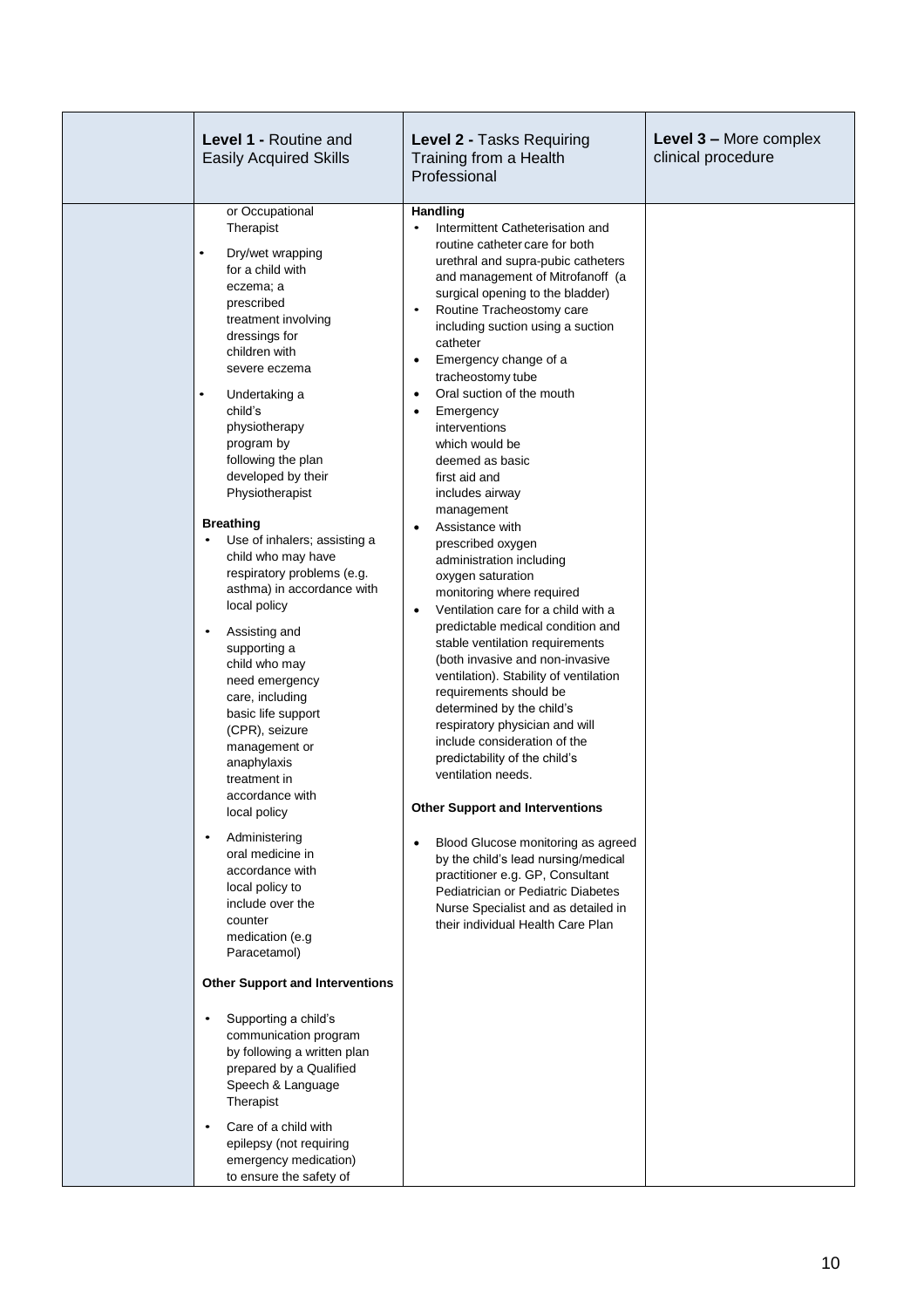|                                        | Level 1 - Routine and<br><b>Easily Acquired Skills</b>                                                                                                                                                                                                               | Level 2 - Tasks Requiring<br>Training from a Health<br>Professional                                                                                                                                                                                                                                                                                                                                                                                                                                                                                                                                                                                                                                                                                                                                                                                                                                                                               | Level 3 - More complex<br>clinical procedure                                                                                                                                                                                                                                                                        |
|----------------------------------------|----------------------------------------------------------------------------------------------------------------------------------------------------------------------------------------------------------------------------------------------------------------------|---------------------------------------------------------------------------------------------------------------------------------------------------------------------------------------------------------------------------------------------------------------------------------------------------------------------------------------------------------------------------------------------------------------------------------------------------------------------------------------------------------------------------------------------------------------------------------------------------------------------------------------------------------------------------------------------------------------------------------------------------------------------------------------------------------------------------------------------------------------------------------------------------------------------------------------------------|---------------------------------------------------------------------------------------------------------------------------------------------------------------------------------------------------------------------------------------------------------------------------------------------------------------------|
|                                        | the child is maintained<br>during a seizure<br>Simple dressings<br>applied to the skin<br>following a written care<br>plan, for example;<br>application of a gauze<br>non-adhesive dressing<br>with tape to secure, or<br>the application of a<br>Transdermal patch. |                                                                                                                                                                                                                                                                                                                                                                                                                                                                                                                                                                                                                                                                                                                                                                                                                                                                                                                                                   |                                                                                                                                                                                                                                                                                                                     |
| <b>Documentation</b><br><b>Process</b> | <b>School Healthcare Action Plan</b><br>School/ educational setting<br>records<br>Medical reports<br>Healthcare action plan is agreed<br>between school and parents and<br>child/young person with medical<br>input where required                                   | <b>Individual Health Care Plan</b><br>School / educational setting Records<br><b>Medical Reports</b><br>Individual Health Care Plan has to be<br>drawn up and signed off by a relevant<br>medical/health care professional.<br>Parents and the child/young person<br>should be involved throughout the<br>process                                                                                                                                                                                                                                                                                                                                                                                                                                                                                                                                                                                                                                 | Individual Health Care Plan<br>School /<br>educational<br>setting<br>Records<br><b>Medical Reports</b><br>Individual Health Care Plan has<br>to be drawn up and signed off by a<br>relevant medical/health care<br>professional. Parents and the<br>child/young person should be<br>involved throughout the process |
| <b>Responsibilities</b>                | Educational setting staff are able<br>to fully support child or young<br>person.<br>Relevant medical/healthcare<br>professional to provide advice and<br>support as necessary.                                                                                       | Educational setting staff able to fully<br>support child or young person but only<br>with relevant medical/healthcare<br>professional's advice, training and<br>support. The relevant medical<br>professional will participate in regular<br>reviews as outlined in the Individual<br>Health Care Plan.                                                                                                                                                                                                                                                                                                                                                                                                                                                                                                                                                                                                                                           | Suitably qualified Healthcare<br>professional is required to carry<br>out complex medical procedure as<br>per Individual Healthcare plan                                                                                                                                                                            |
| <b>Funding</b><br><i>implications</i>  | Education - all needs are met<br>within the universally available<br>resources<br>Health - all needs are met within<br>commissioned services                                                                                                                         | Education<br>In the vast majority of cases needs<br>should be met within the delegated<br>resources. Educational settings will<br>be expected to provide reasonable<br>adjustments, equipment or support<br>up to the value of £6K. This<br>support has to be specified in the<br>Individual Health Care Plan.<br>If support outlined in the Health<br>$\bullet$<br>Care Plan is above what would be<br>reasonably expected of the<br>educational setting, an application<br>for a High Needs top up should be<br>made (Appendix C). Individual<br>requests will be considered jointly<br>by the LA and the DCO a on case<br>by case basis<br>Health<br>Relevant professional will provide<br>$\bullet$<br>advice, support and training to<br>ensure that educational staff are<br>competent to carry out health care<br>tasks (sign off of the competency<br>should be recorded). Additional or<br>update training might have to be<br>provided. | Health - support fully provided by<br>health commissioned service                                                                                                                                                                                                                                                   |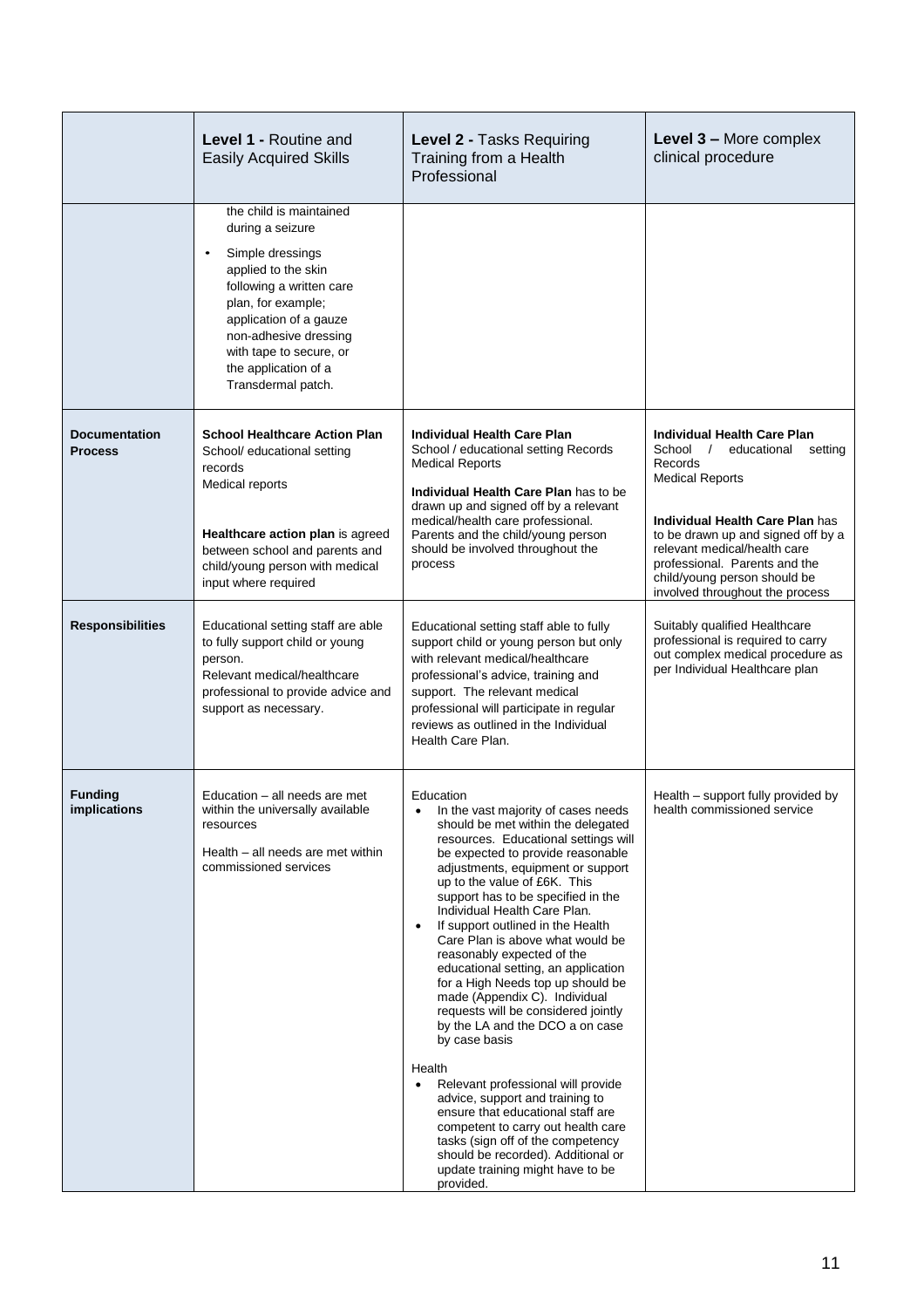| <b>Level 1 - Routine and</b><br><b>Easily Acquired Skills</b> | Level 2 - Tasks Requiring<br>Training from a Health<br>Professional                                                                                                                                                                                                                                                                                                                                                                | Level 3 - More complex<br>clinical procedure |
|---------------------------------------------------------------|------------------------------------------------------------------------------------------------------------------------------------------------------------------------------------------------------------------------------------------------------------------------------------------------------------------------------------------------------------------------------------------------------------------------------------|----------------------------------------------|
|                                                               | Individual Health Care plan will be<br>٠<br>signed off by the relevant medical<br>professional<br>Healthcare professional will be<br>$\epsilon$<br>involved in all reviews of the Health<br>care plan<br>In some cases specialist equipment<br>$\bullet$<br>will be provided<br>In a few, very complex cases there<br>$\epsilon$<br>might be a need to agree join health<br>and education funding or<br>commissioning arrangement. |                                              |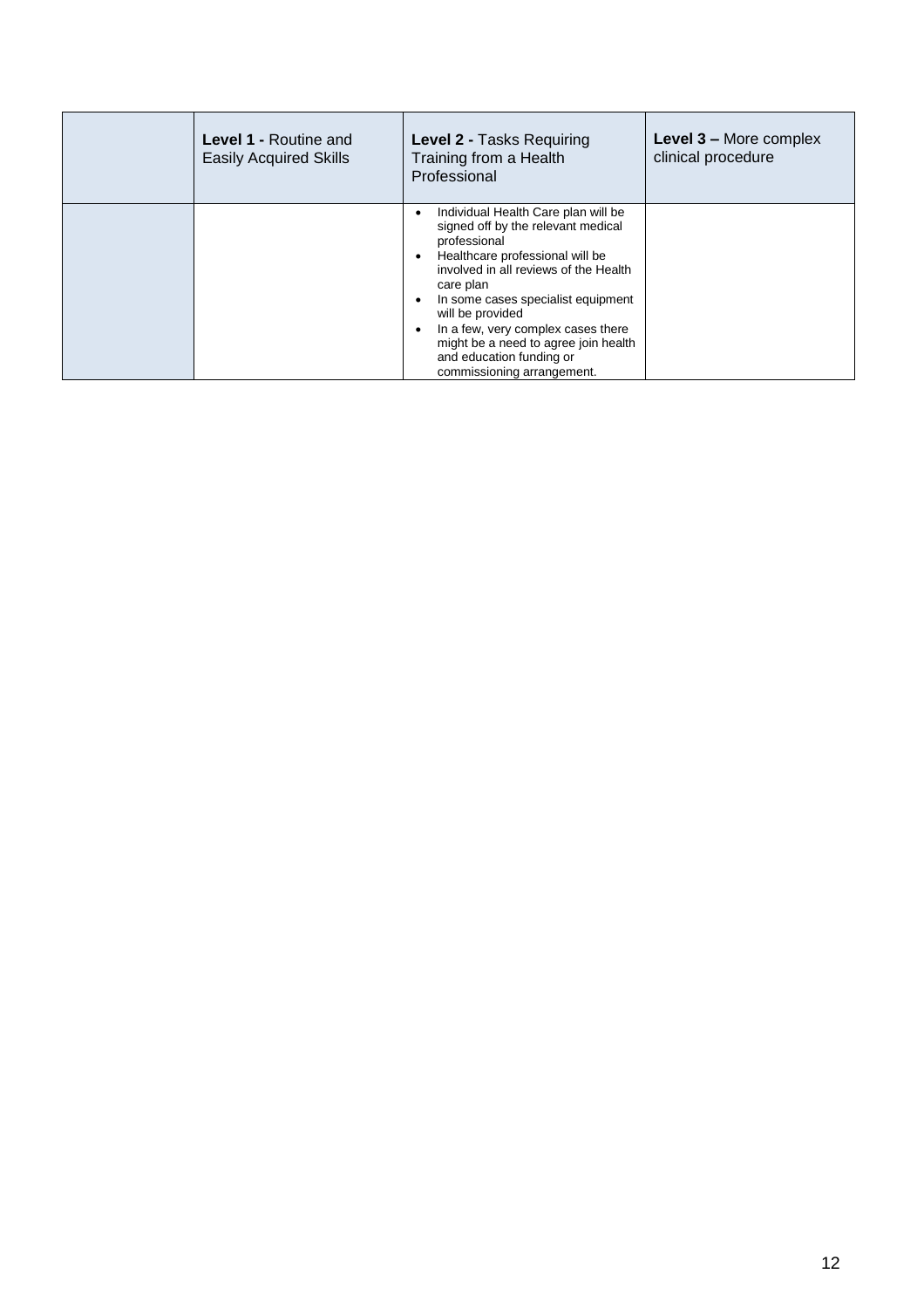### **Appendix B - Process for developing individual healthcare plans**

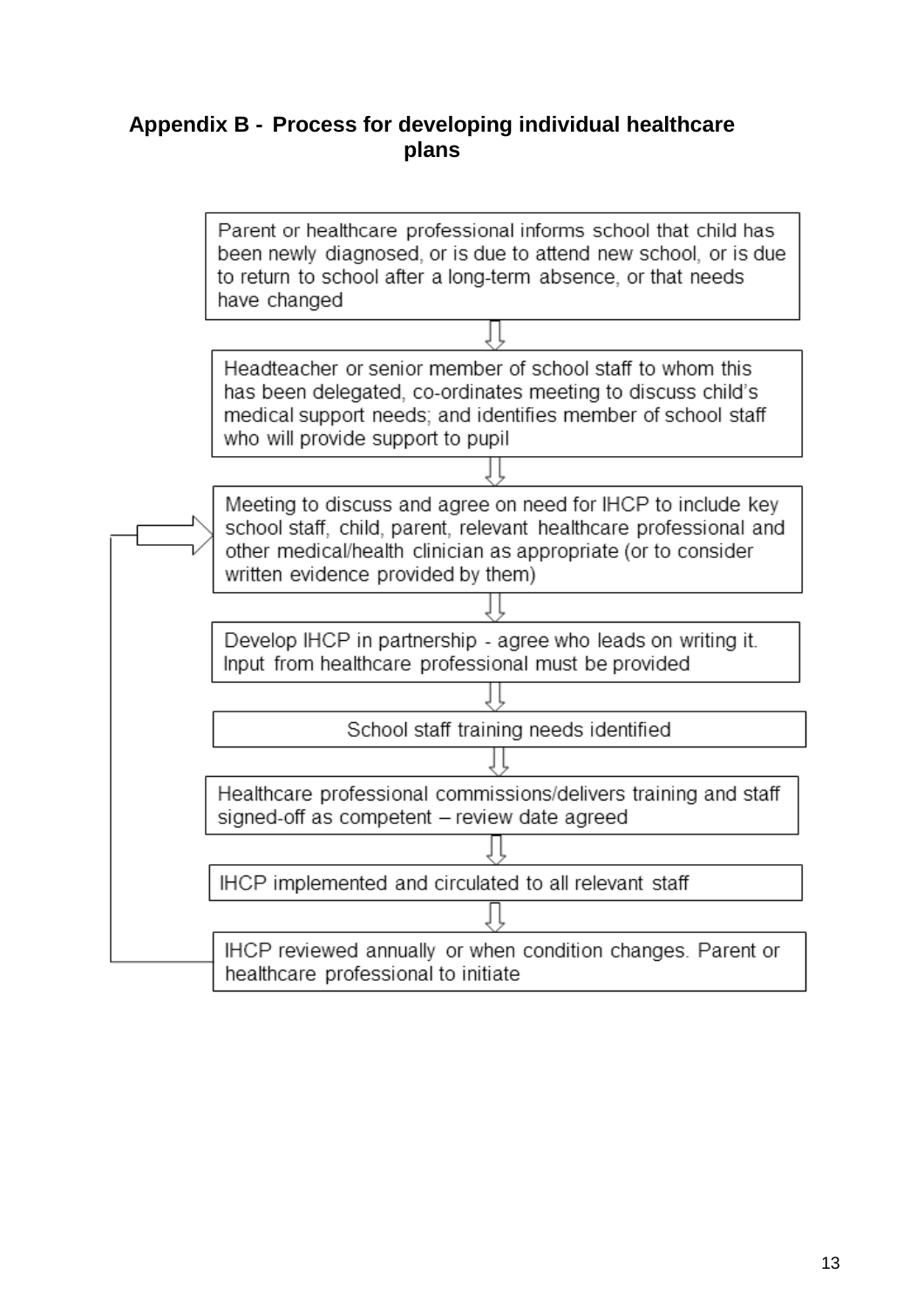### **Appendix C – Examples of monitoring forms and request for top up form**

#### **Ordinarily available support in educational settings:**

The vast majority of children with medical needs will be supported in educational settings; this applies to all children and young people described as Level 1 need and majority of children at Level 2.

This support will include

- Reasonable adjustment which should be considered as part of the risk assessment process
- Resources available through the accessibility and strategies and plans
- Auxiliary Aids
- If necessary, staff available and funded through he delegated funding to schools (up to £6K) which would normally equate to up to 15 hours of support)
- Information, support, advice and guidance provided by healthcare professionals.

#### **Access to top up funding:**

In some circumstances, due to the complexity, severity or unpredictability of the health needs, the child or young person may require support beyond of what would be normally expected for the educational setting to provide. The assessment of such needs and necessary support must be supported by up to date individual health care plan and relevant medical reports.

Top up funding on medical grounds is not linked to the EHC process. This is because some children may have health care needs but no special educational needs.

Such top up funding is allocated by the local authority and has to be reviewed at least every 6 months (unless otherwise stated in the original decision).

The additional High Need top up funding will be agreed in addition to the resources already available at the educational setting. In line with the guiding principle of promoting independence and safe access to educational setting, reasonable adjustments, use of equipment or other auxiliary aids will always be considered first.

Each case will be considered individually.

#### **For example:**

A child with diabetes with sugar levels well managed by medication, in need of monitoring should be supported by the educational setting without any top up funding.

However, a young child with uncontrolled diabetes, in need of monitoring throughout the whole school day is likely to require additional top up funding.

The same scenario with an older child might result in them being able to monitor the sugar level independently and therefore will not require additional top up funding and his or her needs will be meet by ordinarily available level of support.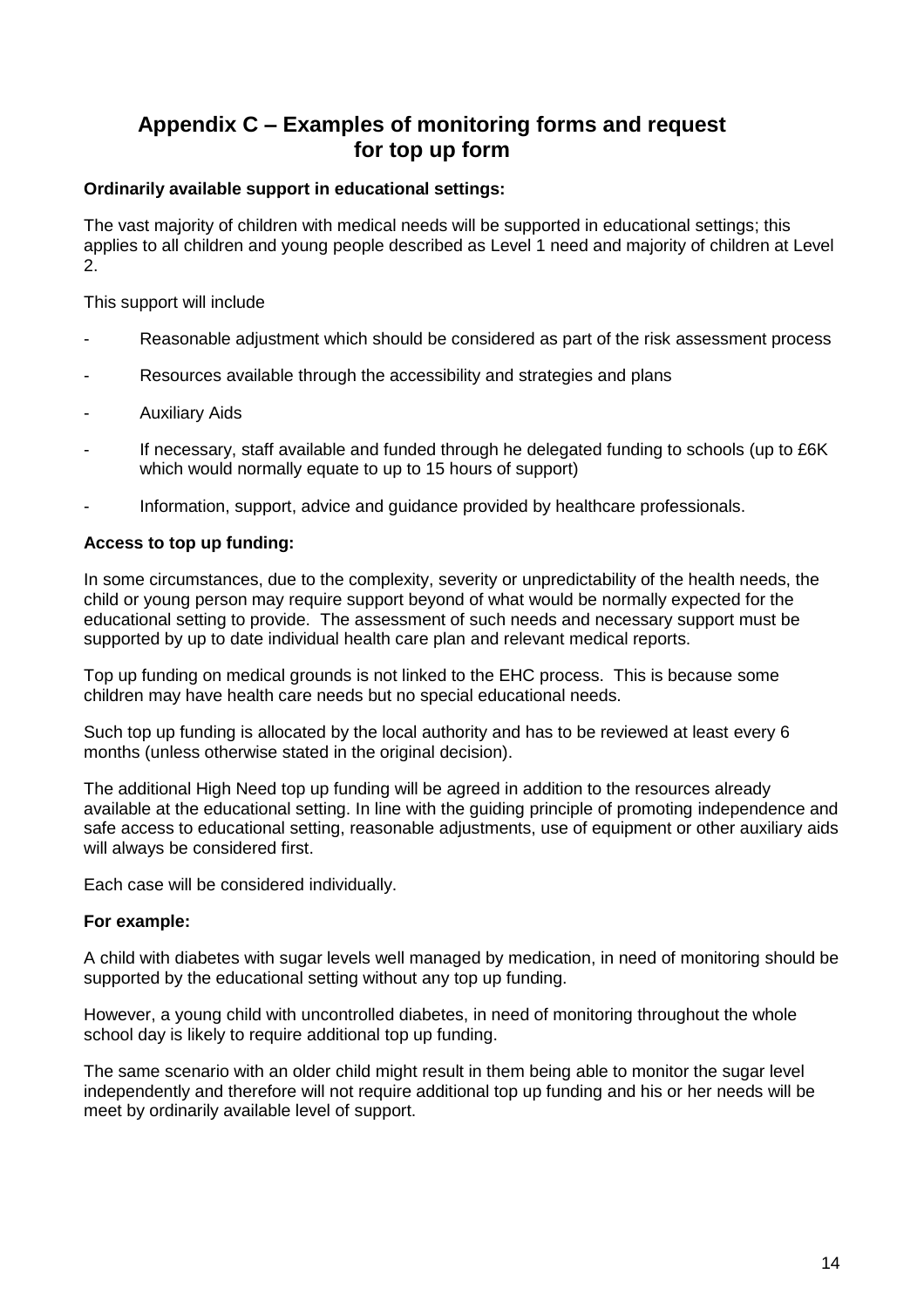## Educational setting Health Care Action plan

This form should be used to record support for children with medical needs described as Level 1

| Name of school/setting                                                     |                                                                              |
|----------------------------------------------------------------------------|------------------------------------------------------------------------------|
| Name of child                                                              |                                                                              |
| Date of birth                                                              |                                                                              |
| Group/class                                                                |                                                                              |
| Medical condition or illness                                               |                                                                              |
| <b>Medicine or support required</b>                                        |                                                                              |
| Name/type of medicine                                                      |                                                                              |
| Expiry date                                                                |                                                                              |
| Dosage and method                                                          |                                                                              |
| Timing                                                                     |                                                                              |
| Special precautions/other instructions                                     |                                                                              |
| Are there any side effects that the<br>school/setting needs to know about? |                                                                              |
| Child/young person's views (e.g. what<br>helps?)                           |                                                                              |
| Self-administration $-$ y/n                                                |                                                                              |
| Procedures to take in an emergency                                         |                                                                              |
| Other support required (pls specify)                                       |                                                                              |
| Review arrangements                                                        |                                                                              |
|                                                                            | NB: Medicines must be in the original container as dispensed by the pharmacy |

### **Contact Details Parent/Carer**

Name

Daytime telephone no.

Relationship to child

Address

I understand that I must deliver the medicine personally to

| [agreed member of staff] |  |
|--------------------------|--|
|                          |  |

The above information is, to the best of my knowledge, accurate at the time of writing and I give consent to school/setting staff administering medicine in accordance with the school/setting policy. I will inform the school/setting immediately, in writing, if there is any change in dosage or frequency of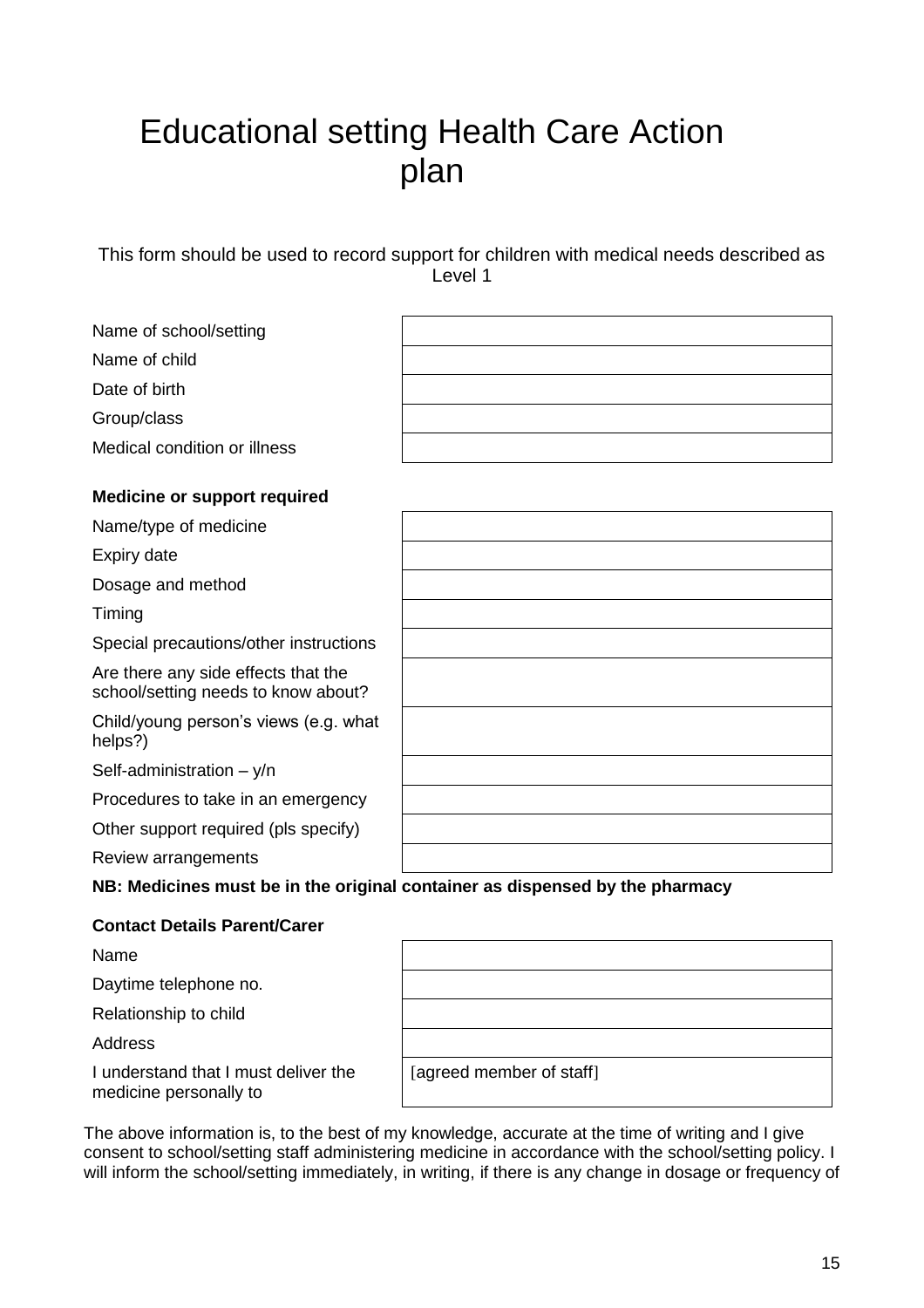the medication or if the medicine is stopped.

| Signature (on behalf of the educational setting) ----------------------------------- Date -------------------- |  |
|----------------------------------------------------------------------------------------------------------------|--|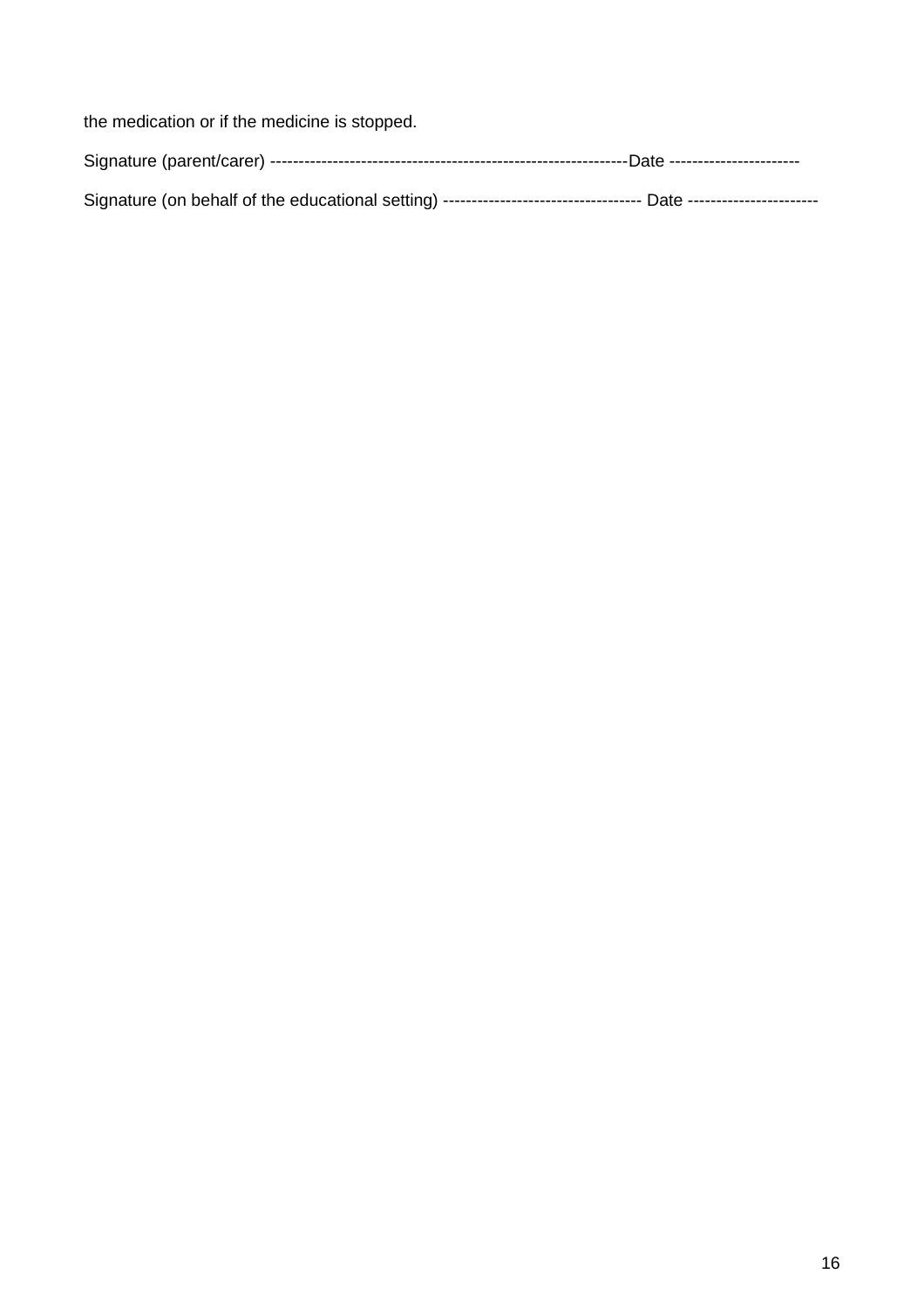## Individual Health Care Plan

|                                                 | This form should be used to record support for children with medical needs described as<br>Level 2 and 3 |
|-------------------------------------------------|----------------------------------------------------------------------------------------------------------|
| Name of school/setting                          |                                                                                                          |
| Child's name                                    |                                                                                                          |
| Group/class                                     |                                                                                                          |
| Date of birth                                   |                                                                                                          |
| Child's address                                 |                                                                                                          |
| Medical diagnosis or condition                  |                                                                                                          |
| Date of the IHCP                                |                                                                                                          |
| <b>Next Review date</b>                         |                                                                                                          |
| <b>Family Contact Information</b>               |                                                                                                          |
| Name                                            |                                                                                                          |
| Phone no. (work)                                |                                                                                                          |
| (home)                                          |                                                                                                          |
| (mobile)                                        |                                                                                                          |
| Lead health care professional<br><b>Contact</b> |                                                                                                          |
| Name                                            |                                                                                                          |
| Phone no.                                       |                                                                                                          |
| G.P.                                            |                                                                                                          |
| Name                                            |                                                                                                          |
| Phone no.                                       |                                                                                                          |
| Who is responsible for providing                |                                                                                                          |

support in school

**Describe medical needs** and give details of child's symptoms, triggers, signs, impact on schools day.

**Describe recommended treatments** including facilities, equipment, environmental issues, medication, dose, method of administration, when to be taken, side effects, contra-indications, administered by/self-administered with/without supervision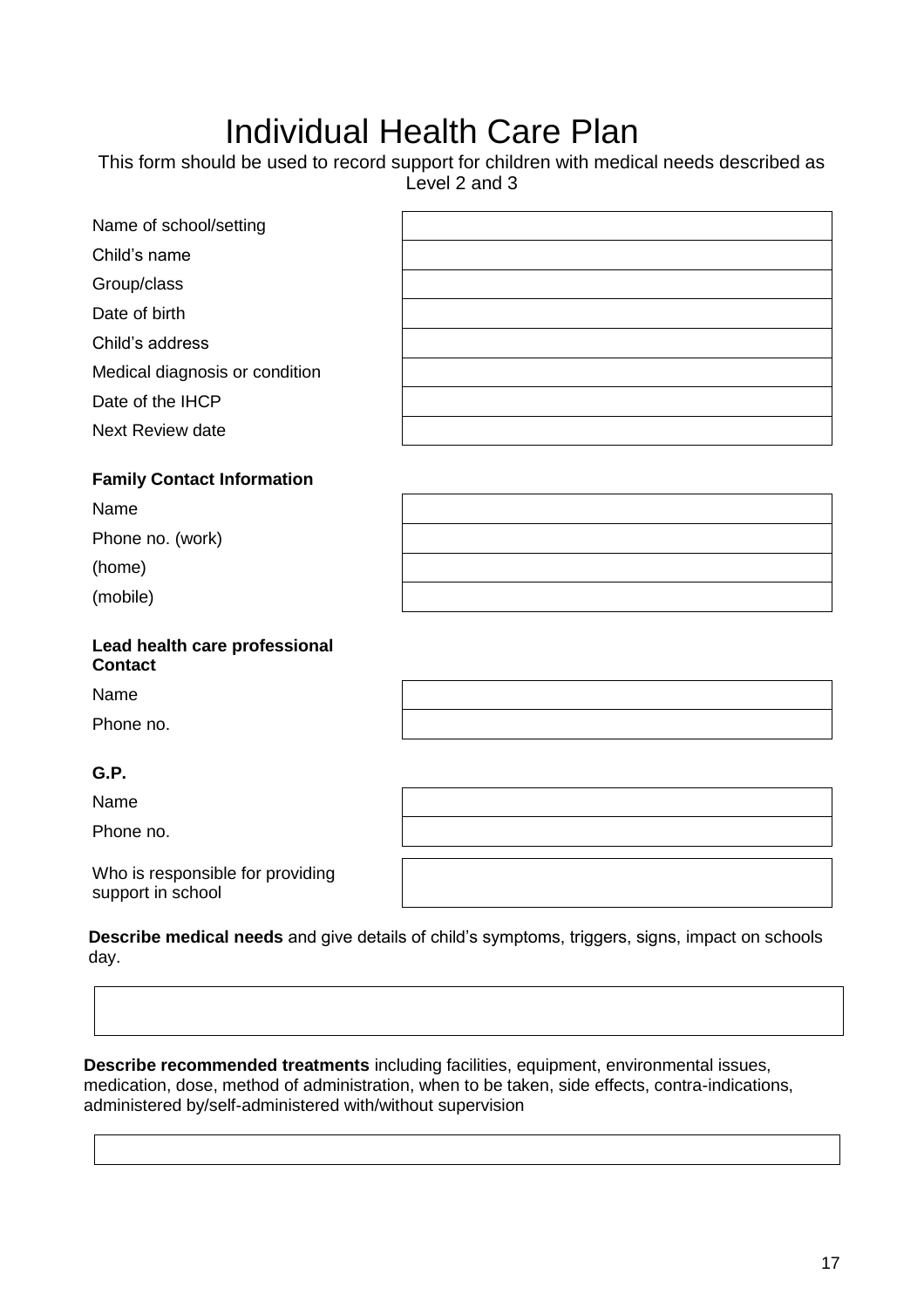Arrangements for school visits/trips/off site activities

Child/young person views (e.g. what helps, how do they feel about the treatment plan)

Other information

**Describe what constitutes an emergency**, and the action to take if this occurs

Who is responsible in an emergency *(state if different for off-site activities)*

### **Staff training** needed/undertaken – who, what, when

| Staff name | Training undertaken and<br>signed off (pls provide data) | Review arrangements (pls.<br>specify any future training<br>needs, reviews of<br>competencies) |
|------------|----------------------------------------------------------|------------------------------------------------------------------------------------------------|
|            |                                                          |                                                                                                |

| Signature (on behalf of the educational setting) ----------------------------------- Date -------------------- |
|----------------------------------------------------------------------------------------------------------------|
|                                                                                                                |
| Signature (healthcare professional) to sign off competency of educational staff member (s)                     |
|                                                                                                                |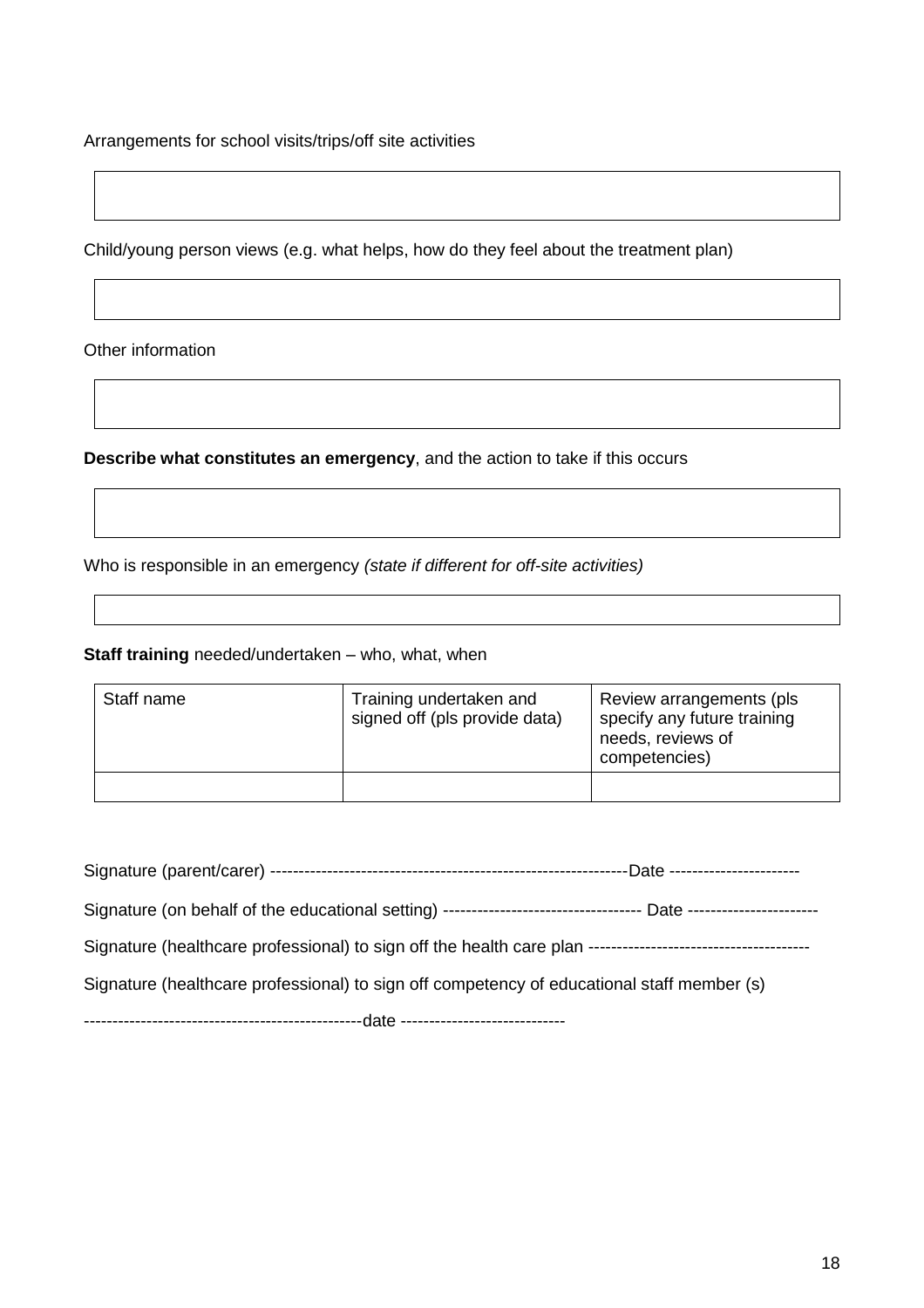## Children or young people with Medical **Needs**

## Request to Access Top Up Funding

| Attach documentation as detailed below:                                                                                                                                                                                                             | <b>Please</b><br>select |
|-----------------------------------------------------------------------------------------------------------------------------------------------------------------------------------------------------------------------------------------------------|-------------------------|
| Evidence of the level of need; this should include information about diagnosis, medical<br>condition, severity and impact on school day. (copies of up to date assessments and reports<br>must be attached)                                         |                         |
| Evidence of what support is already provided by school. This could include reasonable<br>adjustments, equipment or additional staffing. Any support must be supported by relevant<br>medical advice (copies of up to date reports must be attached) |                         |
| Copy of the Individual Health Care Plan, signed and dated.                                                                                                                                                                                          |                         |

Please note, applications will **only** be considered if the relevant information is included.

| <b>CYP's Name:</b>      |             |  |
|-------------------------|-------------|--|
| Date of Birth:          | Year Group: |  |
| Name of school/setting: |             |  |

**Medical needs:**

| Areas of concern – please describe the medical need,<br>severity and impact on school day | Assessed by: Date: |  |
|-------------------------------------------------------------------------------------------|--------------------|--|
|                                                                                           |                    |  |
|                                                                                           |                    |  |

#### **Support already provided:**

| Details of adjustment, resources, strategies, medication   Impact<br>and auxiliary aids |  |
|-----------------------------------------------------------------------------------------|--|
|                                                                                         |  |
|                                                                                         |  |

### **Additional support required:**

| Type of support          | As recommended by:<br>the relevant reports and<br>Individual Health Care Plan must<br>be included |
|--------------------------|---------------------------------------------------------------------------------------------------|
|                          |                                                                                                   |
|                          |                                                                                                   |
| Signed:<br>(Headteacher) | Date:                                                                                             |